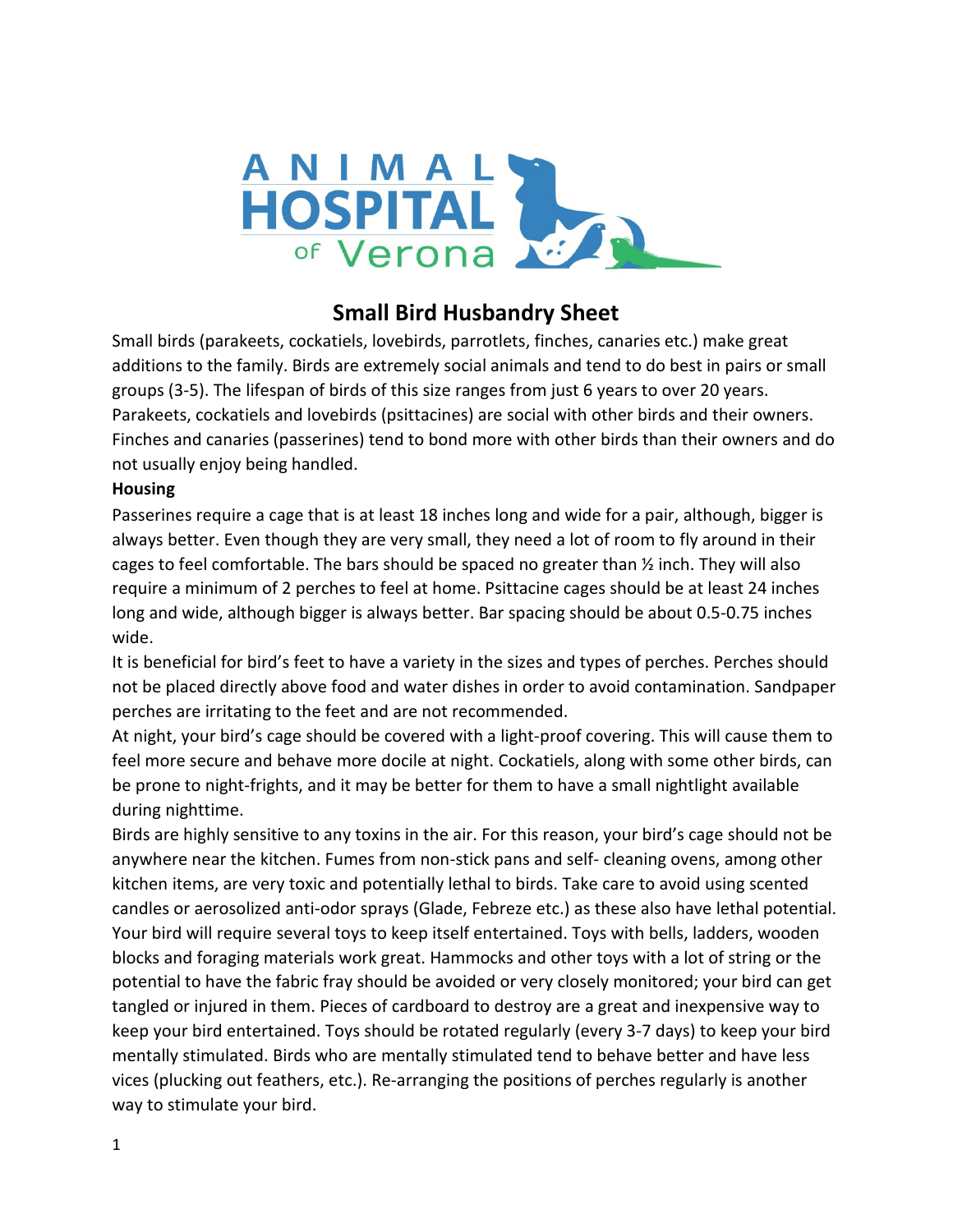### **Feeding**

Diets based on seed should be avoided in birds due to their high fat content, which leads to health issues. Seeds can be given occasionally as treats, but diets consisting of 80% pelleted food are preferred. Seeds should only be about 5% of their diet. There is a large variety of commercial pelleted diets available. Fruits and vegetables such as: bok-choi, broccoli or cauliflower leaves, cabbage leaves, apples, bananas, melons and kiwis should make up the remaining 15% of the diet. Avocados, and pits or seeds from any citrus fruits are toxic and should not be given to your bird. Fresh, filtered water should be made available 24/7 and changed at least daily or whenever soiled. Psittacines benefit greatly from dark green vegetables such as: spinach, broccoli, silver beets, peas and grated carrots.

Some tips for switching your bird to a pelleted diet:

- Offer only pellets for a portion of the day. Birds can be picky and may refuse new food options when first offered. By allowing your bird to try only the pellets for a portion of the day, allows your bird time to adjust while still making sure they are eating what they are used to.
- Wet the pellets down. Sometimes making the pellets into a sort of damp mush, may make it more appealing for your bird to try initially. Eventually you can transition into completely dry.
- Offer in a smoothie. You can blend the pellets into a mixture of veggies and fruits to mask the pellets. Sometimes if you were to try your own version of the smoothie (without the pellets) at the same time, it may make your bird more willing to try this new food.

Brands of pellets we recommend:

- Mazuri
- Zupreem
- Roudybush
- Harrison's
- Lafeber

#### **Cleaning**

Maintaining a clean environment for your bird is of utmost importance. The cleaner the cage is, the healthier the birds tend to be. Newspaper, paper towel, or a combination of both makes the best substrate for your bird for that very reason. They are absorbent of any waste and are very easy to add or remove to the cage. This bedding should be changed daily to prevent any buildup of waste. The cage should be fully cleaned regularly with a commercially available bird cage cleaner or a very dilute bleach solution. Ensure the cage, perches, dishes and toys are thoroughly scrubbed, rinsed and allowed to dry completely before your bird is allowed contact.